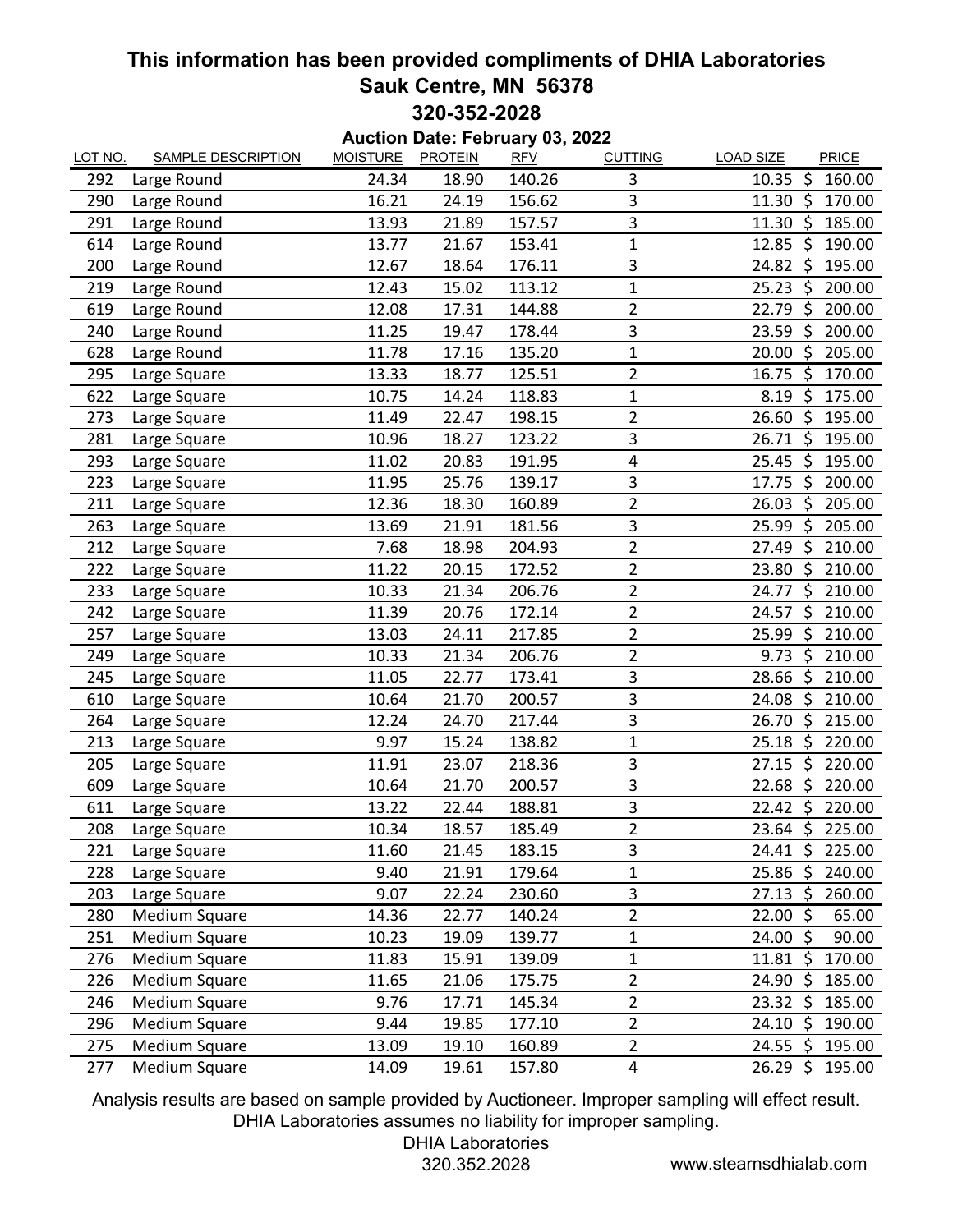## **Auction Date: February 03, 2022**

| LOT NO. | <b>SAMPLE DESCRIPTION</b> | <u>MOISTURE</u> | <b>PROTEIN</b> | <b>RFV</b> | <b>CUTTING</b>          | <b>LOAD SIZE</b>    |                    | <b>PRICE</b>   |
|---------|---------------------------|-----------------|----------------|------------|-------------------------|---------------------|--------------------|----------------|
| 266     | Medium Square             | 11.67           | 20.10          | 173.35     | 1                       | 25.97 \$            |                    | 200.00         |
| 268     | Medium Square             | 13.56           | 18.52          | 226.23     | $\overline{2}$          | $24.16 \;$ \$       |                    | 200.00         |
| 606     | Medium Square             | 15.15           | 22.53          | 139.61     | $\overline{2}$          | 20.68 \$            |                    | 200.00         |
| 269     | Medium Square             | 10.58           | 20.21          | 196.59     | 3                       | 24.09               | -\$                | 200.00         |
| 641     | Medium Square             | 8.62            | 18.42          | 173.13     | 3                       | 26.74               | Ŝ.                 | 200.00         |
| 640     | Medium Square             | 11.03           | 19.82          | 167.54     | 1                       | $8.94$ \$           |                    | 205.00         |
| 238     | Medium Square             | 12.85           | 23.08          | 237.17     | 2                       | 23.99               | -\$                | 205.00         |
| 262     | Medium Square             | 8.49            | 21.92          | 197.04     | $\overline{2}$          | 23.36               | Ŝ.                 | 205.00         |
| 272     | <b>Medium Square</b>      | 8.61            | 19.66          | 163.09     | 3                       | $22.88$ \$          |                    | 205.00         |
| 243     | Medium Square             | 15.72           | 22.09          | 185.39     | 3                       | $22.74 \; \text{S}$ |                    | 210.00         |
| 613     | Medium Square             | 14.39           | 21.42          | 157.33     | 3                       | 25.66               | -Ś                 | 210.00         |
| 616     | Medium Square             | 11.35           | 19.36          | 153.05     | 3                       | 26.64 \$            |                    | 210.00         |
| 206     | Medium Square             | 9.19            | 22.93          | 249.51     | $\overline{2}$          | 9.68                | -\$                | 220.00         |
| 254     | Medium Square             | 13.61           | 25.21          | 213.01     | $\overline{\mathbf{4}}$ | 25.88               | \$                 | 220.00         |
| 207     | Medium Square             | 8.12            | 22.50          | 213.72     | $\overline{2}$          | $24.58 \; \zeta$    |                    | 225.00         |
| 214     | Medium Square             | 10.20           | 18.37          | 139.66     | $\mathbf 1$             | 25.00               | \$                 | 230.00         |
| 215     | <b>Medium Square</b>      | 10.45           | 21.92          | 217.29     | 3                       | 23.95               | Š.                 | 230.00         |
| 267     | <b>Medium Square</b>      | 13.03           | 22.90          | 240.97     | 1                       | $24.44 \text{ }$    |                    | 235.00         |
| 217     | Medium Square             | 11.53           | 22.02          | 197.90     | $\overline{2}$          | 23.83               | $\zeta$            | 235.00         |
| 229     | Medium Square             | 14.81           | 21.10          | 175.72     | 3                       | 26.91 \$            |                    | 240.00         |
| 209     | Medium Square             | 12.19           | 23.15          | 235.84     | 3                       | 25.79               | - Ś                | 245.00         |
| 204     | Medium Square             | 12.57           | 21.96          | 169.14     | 1                       | $28.55$ \$          |                    | 250.00         |
| 250     | Medium Square             | 10.32           | 22.67          | 223.98     | 2                       | 24.70               | -\$                | 250.00         |
| 202     | Medium Square             | 10.19           | 24.35          | 230.54     | 1                       | 28.09               | \$                 | 265.00         |
| 284     | None Given                | 9.27            | 18.09          | 158.51     | None Given              | 14.00               | $\mathsf{\dot{S}}$ | 75.00          |
| 639     | Large Round               | 44.33           | 19.69          | 117.56     | Balage 1                | $15.45$ \$          |                    | 140.00         |
| 258     | Medium Square             | 27.00           | 29.06          | 244.36     | Balage 2                | 22.26               | -\$                | 200.00         |
| 287     | Large Round               | 12.05           | 10.40          | 87.10      | Grass 1                 | $6.17\;\;$ 5        |                    | 60.00          |
| 644     | Large Round               | 11.48           | 8.01           | 65.89      | Grass 1                 | $8.00$ \$           |                    | 75.00          |
| 286     | Large Round               | 38.24           | 11.31          | 83.06      | Grass                   | 19.81               | $\mathsf{S}$       | 80.00          |
| 632     | Large Round               | 17.83           | 6.72           | 66.36      | Grass 1                 | $9.74 \text{ }$     |                    | 120.00         |
| 638     | Large Round               | 15.05           | 7.07           | 81.61      | Grass 1                 |                     |                    | 5.69 \$ 120.00 |
| 252     | Large Round               | 11.39           | 6.55           | 89.52      | Grass 1                 | $5.81 \; \zeta$     |                    | 125.00         |
| 633     | Large Round               | 17.83           | 6.72           | 66.36      | Grass 1                 | $9.34 \div$         |                    | 130.00         |
| 247     | Large Round               | 15.59           | 11.48          | 70.61      | Grass 2                 | $7.28$ \$           |                    | 130.00         |
| 635     | Large Round               | 17.83           | 6.72           | 66.36      | Grass 1                 | $9.55$ \$           |                    | 135.00         |
| 631     | Large Round               | 25.84           | 13.06          | 80.32      | Grass 2                 | $19.91 \; \simeq$   |                    | 140.00         |
| 625     | Large Round               | 13.15           | 9.54           | 80.44      | Grass 1                 | $6.53 \; \zeta$     |                    | 150.00         |
| 626     | Large Round               | 25.19           | 11.58          | 79.41      | Grass 2                 | $19.22 \div$        |                    | 150.00         |
| 270     | Large Round               | 15.77           | 7.07           | 75.66      | Grass                   | $25.10 \; \simeq$   |                    | 155.00         |
| 621     | Large Round               | 15.62           | 7.33           | 61.87      | Grass 2                 | $8.89$ \$           |                    | 155.00         |
| 623     | Large Round               | 14.81           | 9.70           | 100.57     | Grass 2                 | $12.41 \; \zeta$    |                    | 160.00         |
| 617     | Large Round               | 14.23           | 6.52           | 86.82      | Grass 1                 | $24.10 \; \simeq$   |                    | 170.00         |
| 210     | Large Round               | 27.87           | 13.61          | 103.37     | Grass 3                 | $24.22 \div$        |                    | 175.00         |
| 285     | Large Round               | 11.42           | 15.33          | 108.53     | Grass 2                 | $29.82 \div$        |                    | 180.00         |

Analysis results are based on sample provided by Auctioneer. Improper sampling will effect result. DHIA Laboratories assumes no liability for improper sampling.

DHIA Laboratories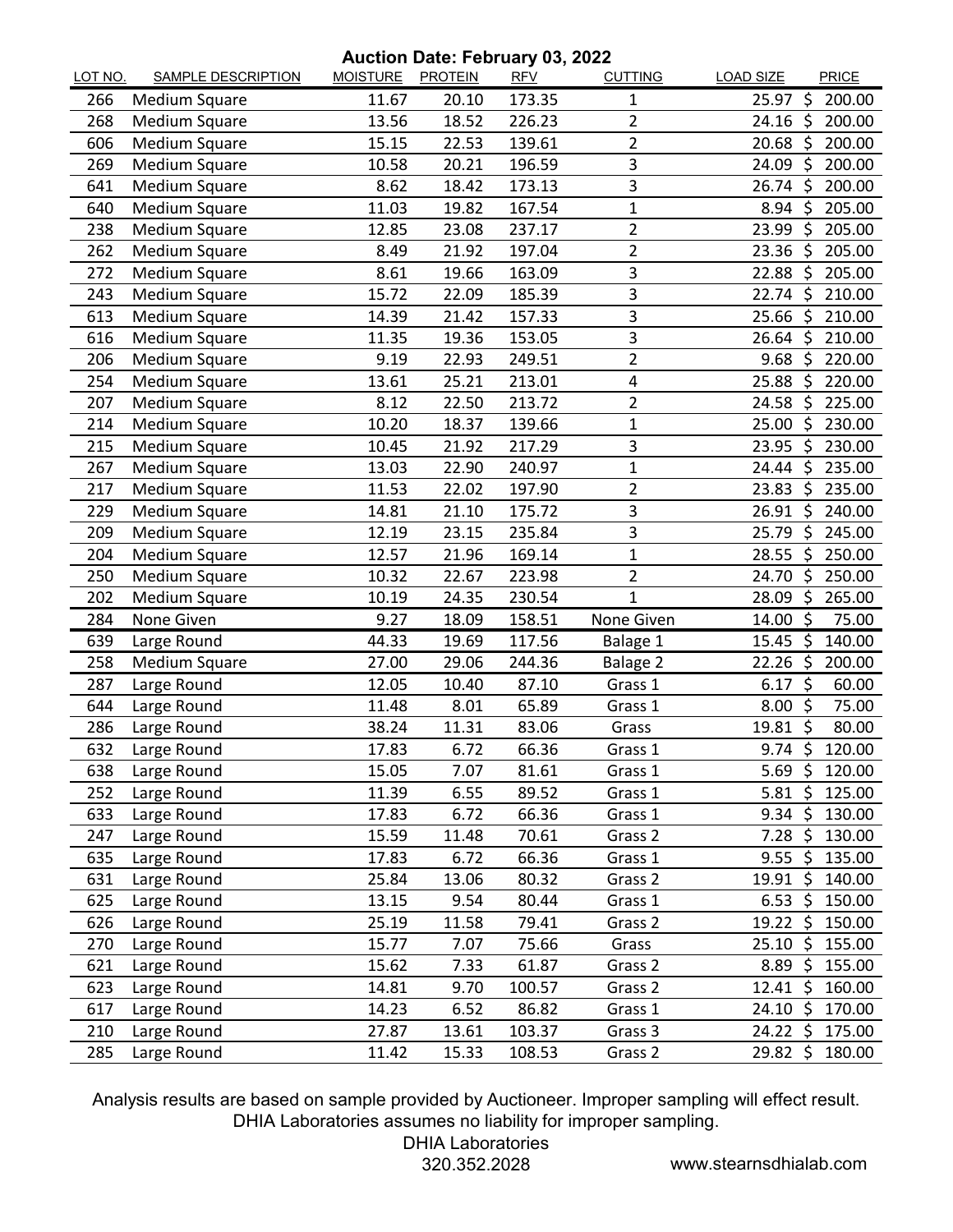**Auction Date: February 03, 2022**

| LOT NO. | <b>SAMPLE DESCRIPTION</b> | MOISTURE PROTEIN |              | <b>RFV</b> | <b>CUTTING</b> | <b>LOAD SIZE</b>    |      | <b>PRICE</b> |
|---------|---------------------------|------------------|--------------|------------|----------------|---------------------|------|--------------|
| 232     | Large Round               | 13.29            | 11.57        | 99.32      | Grass 2        | 22.66               | -\$  | 190.00       |
| 234     | Large Round               | 12.99            | 8.80         | 106.08     | Grass 2        | $24.18 \; \text{S}$ |      | 195.00       |
| 241     | <b>Medium Square</b>      | 11.11            | 9.75         | 98.66      | Grass 2        | $10.38 \; \zeta$    |      | 160.00       |
| 255     | Medium Square             | 10.78            | 12.34        | 97.91      | Grass 2        | 19.41 \$            |      | 195.00       |
| 271     | Medium Square             | 10.68            | 8.61         | 100.60     | Grass 2        | 22.74 \$            |      | 195.00       |
| 256     | <b>Small Round</b>        | 12.67            | 12.23        | 73.74      | Grass 2        | 10.79 \$            |      | 170.00       |
| 637     | Large Round               | 22.46            | 18.01        | 114.61     | Mixed 2        | 15.48               | -\$  | 150.00       |
| 615     | Large Round               | 18.18            | 19.03        | 135.32     | Mixed 2        | 23.92 \$            |      | 185.00       |
| 227     | Large Round               | 14.99            | 17.29        | 131.91     | Mixed 2        | $22.64$ \$          |      | 205.00       |
| 235     | Large Square              | 10.25            | 19.85        | 129.30     | Mixed 2        | $21.41 \;$ \$       |      | 195.00       |
| 237     | Medium Square             | 10.51            | 17.28        | 127.50     | Mixed 2&3      | 19.77               | - \$ | 185.00       |
| 612     | <b>Medium Square</b>      | 12.95            | 14.96        | 100.82     | Mixed 2        | 21.72 \$            |      | 195.00       |
| 231     | Medium Square             | 11.04            | 17.70        | 131.99     | Mixed 2        | 16.88 \$            |      | 200.00       |
| 279     | Medium Square             | 10.15            | 14.61        | 120.66     | Mixed 1        | $20.93$ \$          |      | 210.00       |
| 260     | Medium Square             | 12.02            | 21.96        | 155.79     | Mixed 2        | $11.01$ \$          |      | 210.00       |
| 199     | Medium Square             | 10.30            | 18.21        | 163.04     | Mixed 1        | $9.49 \;$ \$        |      | 225.00       |
| 201     | Medium Square             | 10.84            | 20.08        | 156.59     | Mixed 4        | 11.91 \$            |      | 250.00       |
| 636     | Large Round               |                  | <b>STRAW</b> |            |                | 34 Bales            | \$   | 45.00        |
| 642     | Large Square              |                  | <b>STRAW</b> |            |                | 36 Bales            | \$   | 25.00        |
| 643     | Large Square              |                  | <b>STRAW</b> |            |                | 45 Bales            | \$   | 40.00        |
| 624     | Large Square              |                  | <b>STRAW</b> |            |                | 22.43               | \$   | 75.00        |
| 629     | Large Square              |                  | <b>STRAW</b> |            |                | 23.52               | \$   | 85.00        |
| 630     | Large Square              |                  | <b>STRAW</b> |            |                | 23.55               | \$   | 90.00        |
| 634     | Large Square              |                  | <b>STRAW</b> |            |                | 23.45               | \$   | 95.00        |
| 283     | Large Square              |                  | <b>STRAW</b> |            |                | 23.53               | \$   | 95.00        |
| 618     | Large Square              |                  | <b>STRAW</b> |            |                | 25.39               | \$   | 100.00       |
| 627     | Large Square              |                  | <b>STRAW</b> |            |                | 25.35               | \$   | 100.00       |
| 645     | Large Square              |                  | <b>STRAW</b> |            |                | 19.11               | \$   | 100.00       |
| 216     | Large Square              |                  | <b>STRAW</b> |            |                | 22.97               | \$   | 100.00       |
| 218     | Large Square              |                  | <b>STRAW</b> |            |                | 22.62               | \$   | 100.00       |
| 282     | Large Square              |                  | <b>STRAW</b> |            |                | 23.54               | Ś    | 100.00       |
| 607     | Large Square              |                  | <b>STRAW</b> |            |                | 14.92               | Ş    | 110.00       |
| 608     | Large Square              |                  | <b>STRAW</b> |            |                | 25.16               | \$   | 110.00       |
| 620     | Large Square              |                  | <b>STRAW</b> |            |                | 24.46               | \$   | 110.00       |
| 224     | Large Square              |                  | <b>STRAW</b> |            |                | 25.58               | \$   | 110.00       |
| 225     | Large Square              |                  | <b>STRAW</b> |            |                | 25.27               | \$   | 110.00       |
| 646     | Large Square              |                  | <b>STRAW</b> |            |                | 28.35               | \$   | 115.00       |
| 647     | Large Square              |                  | <b>STRAW</b> |            |                | 25.49               | \$   | 115.00       |
| 236     | Large Square              |                  | <b>STRAW</b> |            |                | 21.48               | \$   | 120.00       |
| 274     | Large Square              |                  | <b>STRAW</b> |            |                | 25.46               | \$   | 120.00       |
| 278     | Large Square              |                  | <b>STRAW</b> |            |                | 25.43               | \$   | 120.00       |
| 259     | Medium Square             |                  | <b>STRAW</b> |            |                | 26 Bales            | \$   | 35.00        |
| 289     | Medium Square             |                  | <b>STRAW</b> |            |                | 54 Bales            | \$   | 35.00        |
| 220     | Medium Square             |                  | <b>STRAW</b> |            |                | 72 Bales            | \$   | 37.50        |
| 288     | Medium Square             |                  | <b>STRAW</b> |            |                | 54 Bales            | \$   | 37.50        |

Analysis results are based on sample provided by Auctioneer. Improper sampling will effect result. DHIA Laboratories assumes no liability for improper sampling.

DHIA Laboratories

320.352.2028 www.stearnsdhialab.com